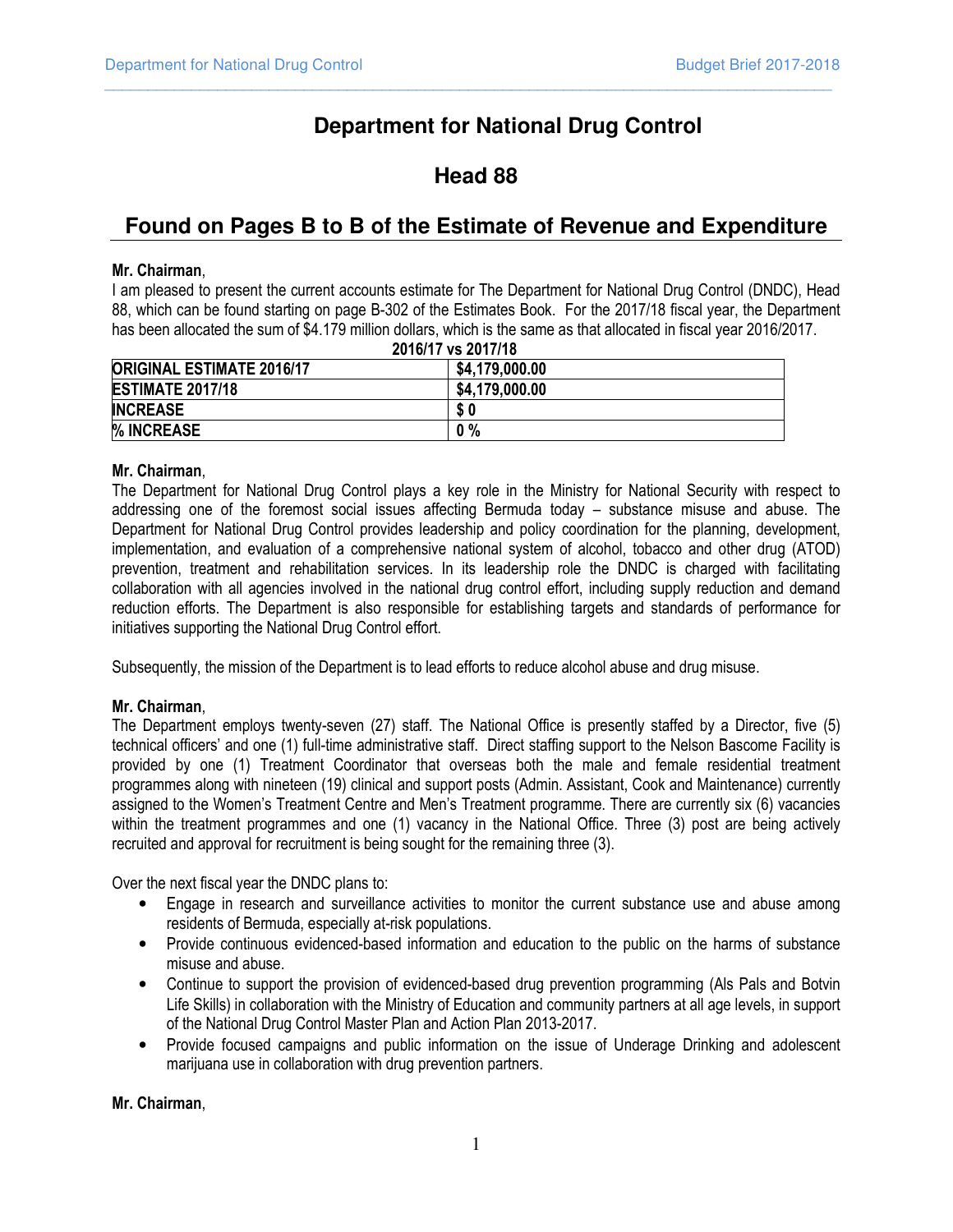During the fiscal period 2016/17, the DNDC concentrated its efforts on the continued implementation of the National Drug Control Master Plan, its Action Plans and the implementation of elements of the Demand Reduction Strategies for Prevention and Treatment in alignment with the NDC Act 2013 with the goal of maintaining established gains within these challenging economic times.

 $\_$  , and the set of the set of the set of the set of the set of the set of the set of the set of the set of the set of the set of the set of the set of the set of the set of the set of the set of the set of the set of th

The following achievements can be highlighted to date:

- Continued the implementation of the After-School Drug Prevention Programme for Middle School students, "Teen Peace" at four (4) Middle Schools. The programme included the Botivin Lifeskills drug prevention curriculum along with Adventure Education. Both are evidenced based programmes with proven positive outcomes among students for making healthy choices. The programme saw sixty-eight (68) students participate over the 2015/16 school year across four (4) public schools (one less school than the previous year).
- The Als Pals programme has continued in collaboration with the Department of Education, with the majority of public and private pre-school teachers and P1 and P2 teachers in the public schools, providing the programme in their classrooms. Approximately 568 students have participated in the programme. The DNDC Continues to work towards a commitment of continued collaboration and support for the Als Pals programme with the Department of Education.
- Drug prevention education and training included: The 1<sup>st</sup> Substance Abuse Prevention, Faith based Summit aimed at engaging churches and spiritual leaders in community based drug prevention efforts; continued education of parents and young people about the harms of underage drinking and the negative consequences of adolescent marijuana use; and education on drug paraphernalia for parents, educators and youth group leaders.
- Continued provision of Residential Substance abuse treatment for adult males and females at the Nelson Bascome Substance Abuse Treatment Facility. Both programmes have received the gold star accreditation via CARF and have maintained that status throughout fiscal year 2016/17.
- Provided supportive Housing for females through the Women's Treatment Center, while supportive housing for males continued to be provided by Focus Counselling Services.

#### Mr. Chairman,

I am pleased to provide an analysis by cost centre of the budget estimates for the DNDC for fiscal year 2017-2018 compared to fiscal year 2016-2017.

| 2016/2017 vs 2017/18             |             |
|----------------------------------|-------------|
| <b>ORIGINAL ESTIMATE 2016/17</b> | \$960,000   |
| <b>ESTIMATE 2017/18</b>          | \$978,000   |
| <b>INCREASE/ DECREASE</b>        | \$18,000.00 |
| % INCREASE                       | 2%          |

#### ADMINISTRATION – 98000 pg. B-302

Administration provides the organizational framework in support of the mission and mandate of the Department. Its resources are aimed primarily at recurrent expenditures and Grants and Contributions to the treatment and prevention partners that provide services for and on behalf of the Department.

The Administration allocation of \$978,000 is as follows:

• \$696,000 covers employee expenses (salaries) and other operational expenses (facilities, utilities, maintenance costs, supplies and training); the remainder provides for grants in the amount of approximately \$282,000 for key stakeholders PRIDE and Salvation Army. (See pg. C-20 Grants and Contributions).

#### COMMUNITY DEVELOPMENT– 98010 pg. B-302 2016/2017 vs 2017/18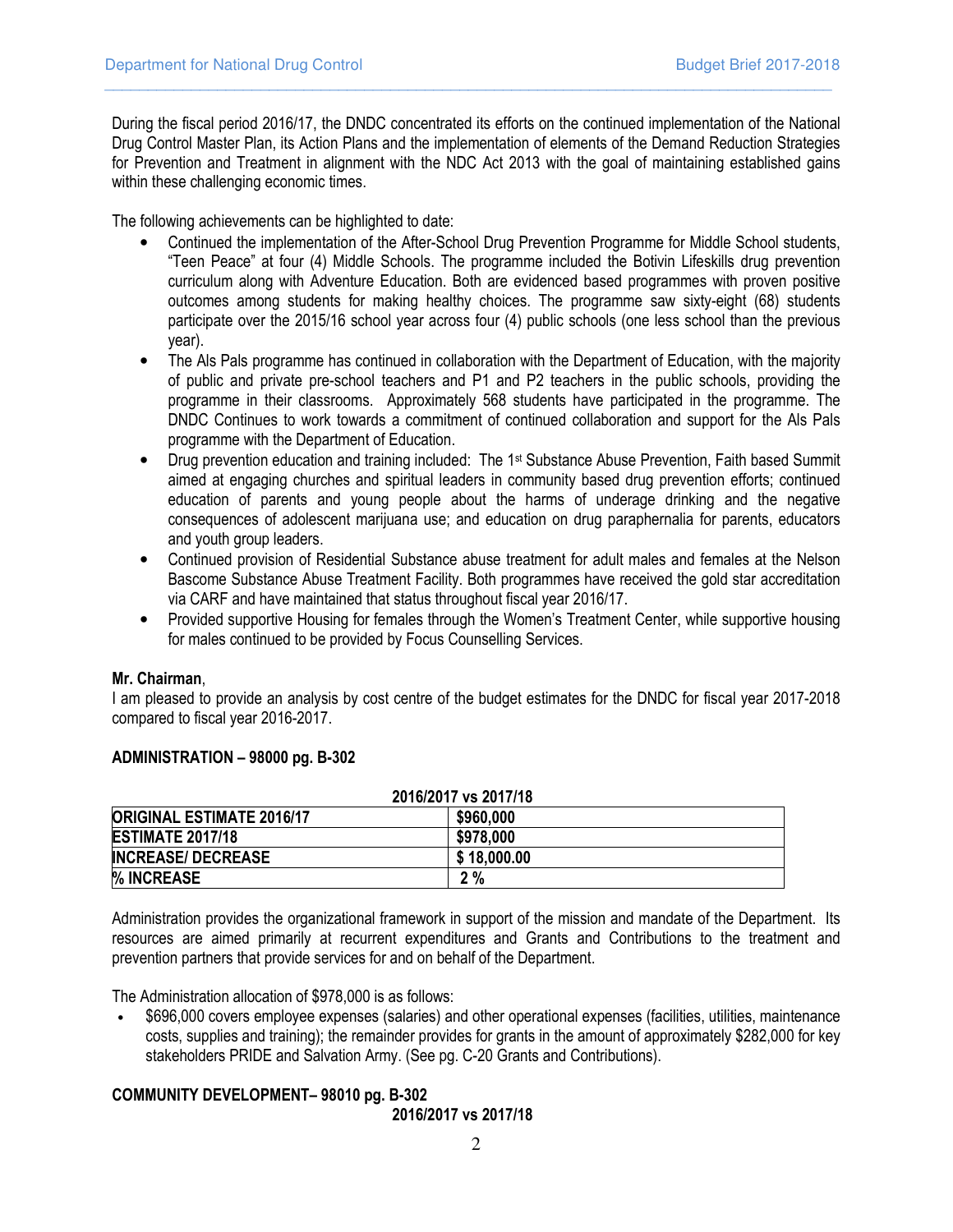| <b>ORIGINAL ESTIMATE 2016/17</b> | \$267,000 |
|----------------------------------|-----------|
| <b>ESTIMATE 2017/18</b>          | \$270,000 |
| <b>INCREASE/DECREASE</b>         | \$3000,00 |
| % DECREASE                       | $1\%$     |

 $\_$  , and the set of the set of the set of the set of the set of the set of the set of the set of the set of the set of the set of the set of the set of the set of the set of the set of the set of the set of the set of th

#### Mr. Chairman,

The allocation to Community Development, cost code 98010, is \$267,000, approximately the same as in fiscal year 2016/17. Funding is allocated to facilitate activities that are primarily targeted towards public education, community development, information dissemination and to support the grant to CADA (See pg. C-20 Grants and Contributions).

The goal of this unit to educate the public about the harms of alcohol and drug use; to ensure the provision of clear and sustained messages to our young people that "no use of alcohol, tobacco or other drugs is acceptable" and to involve families, schools and community organizations in alcohol/drug prevention efforts.

CADA works in collaboration with the DNDC to provide community education on alcohol as well as to provide the server training programme (TIPS) which is mandated within the Liquor Licensing Act Amendment 2011. A grant of \$100,000.00 is allocated to CADA to support these activities within this cost code. Other initiatives for the Community Development unit are to assist highlighting drunk/drug driving and road safety initiatives through public education and to continue awareness campaigns directed at underage drinking and adolescent drug use. PREVENTION – 98020 pg. B-302

| 2016/17 vs 2017/18               |           |
|----------------------------------|-----------|
| <b>ORIGINAL ESTIMATE 2016/17</b> | \$219.00  |
| <b>ESTIMATE 2017/18</b>          | \$220,000 |
| <b>INCREASE/ DECREASE</b>        | \$1,000   |
| % INCREASE                       | 0.5%      |

#### Mr. Chairman,

An allocation of \$220,000 is provided to support the Prevention Unit efforts in cost code 98020. Funds will be utilized to improve coverage of drug prevention measures within the community, to improve opportunities for school-based prevention interventions, and to increase access for young people to targeted prevention programmes. Funding will also be utilized to support the implementation of a National School Drug Policy and for training Prevention professionals and community members to support drug prevention efforts.

The Prevention Unit facilitates the Teen Peace programme initially in four (4) public schools and also supports the implementation and integration of the Al's Pal Programme at the pre-school and primary 1-2 levels. Funding is allocated within the cost code to support facilitators and to purchase resources to sustain these programmes.

| 2016/2017 vs 2017/18             |           |
|----------------------------------|-----------|
| <b>ORIGINAL ESTIMATE 2016/17</b> | \$397,000 |
| <b>ESTIMATE 2017/18</b>          | \$397,000 |
| <b>DECREASE</b>                  | \$0       |
| % DECREASE                       | 0%        |

### TREATMENT – 98030 pg. B-302

#### Mr. Chairman,

The Treatment Unit, cost code 98030, is allocated \$397,000, the same as in the previous fiscal year. The Treatment funding allocation will facilitate the implementation of key activities geared towards achieving the goals of the National Treatment Strategy, including CARF Accreditation fees and resources; addiction specific training and Accucare client management system license and training. Funds are also allocated to support the grant for the Bermuda Addiction Certification board (BACB) (See pg C-20 Grants and Contributions). This fiscal year, focus will remain on maintaining CARF Accreditation for the Men's Treatment programme ,the Women's Treatment Centre and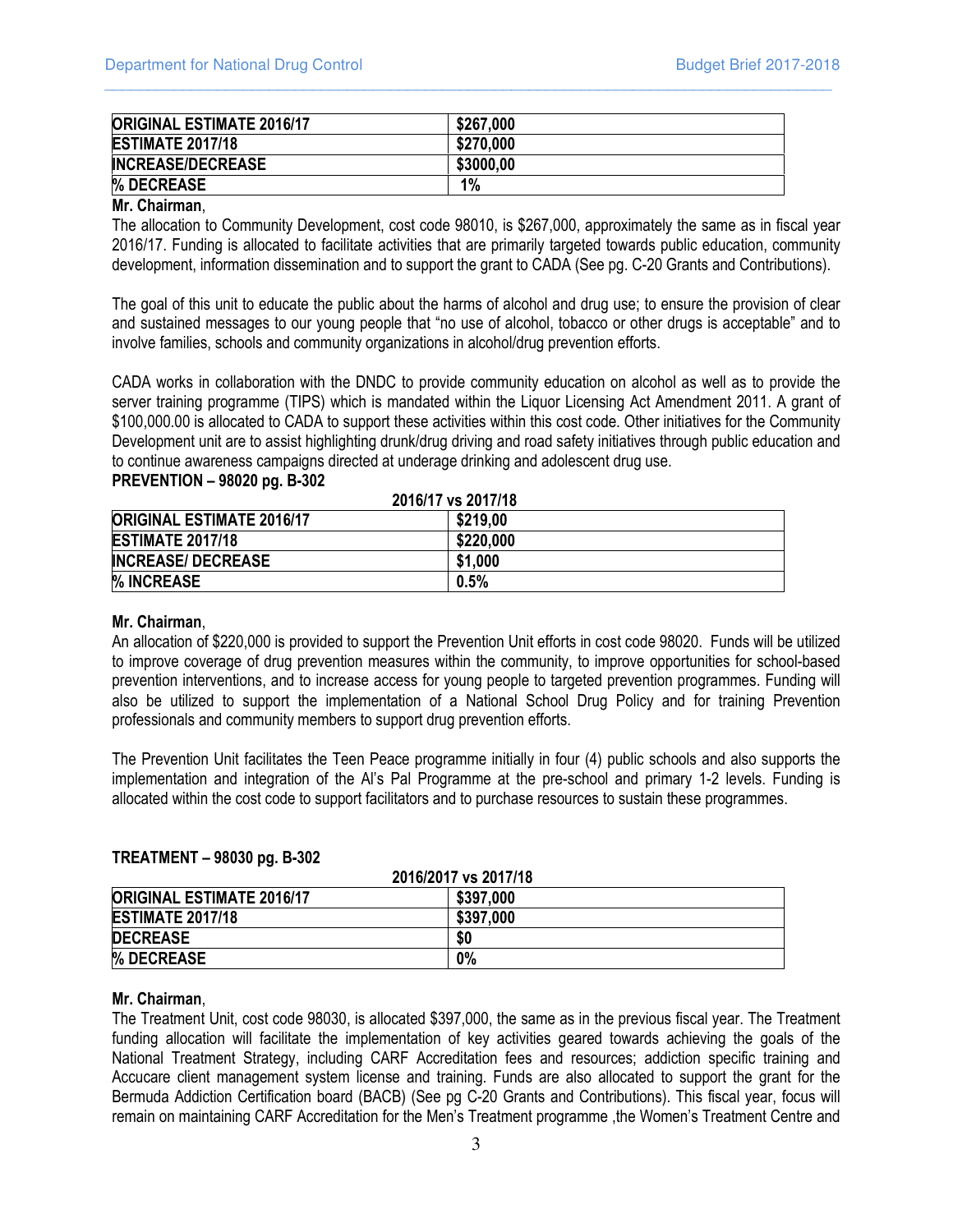Turning Point (operated by BHB) as required by the NDC Act 2013. Continued efforts will be directed at consolidating the use of the AccuCare Client Management system in all drug treatment programmes. The \$100,000 grant provided to BACB provides international certification testing for both prevention and treatment professionals and some funding to support addiction specific training to enhance workforce development in this specialty area.

 $\_$  , and the set of the set of the set of the set of the set of the set of the set of the set of the set of the set of the set of the set of the set of the set of the set of the set of the set of the set of the set of th

### RESEARCH AND POLICY DEVELOPMENT – 98050 B-302

| ZUI UZUIT VS ZUITTIO             |           |
|----------------------------------|-----------|
| <b>ORIGINAL ESTIMATE 2016/17</b> | \$305,000 |
| <b>ESTIMATE 2017/18</b>          | \$305,000 |
| <b>INCREASE/DECREASE</b>         | \$0       |
| % INCREASE/DECREASE              | 0%        |

### 2016/2017 vs 2017/18

#### Mr. Chairman,

The Research and Policy Development Unit, cost code 98050, has an allocation of \$305,000, the same allocation as the previous fiscal year. Funds will be used to facilitate information gathering and analysis, monitoring and evaluation, as well as any relevant legislation and policy development initiatives prioritized within the Ministry. The primary activities of the Research unit will be geared towards collection and dissemination of reliable data through the Bermuda National Drug Information Network (BerDIN), identifying emerging trends and patterns of drug use, evaluation of the current drug control efforts, and providing coordination and implementation of the National Drug Control Master Plan and Action Plan 2013-2017.

#### MEN'S TREATMENT 98060 pg. B-302

| 2016/2017 vs 2017/18            |           |
|---------------------------------|-----------|
| <b>REVISED ESTIMATE 2016/17</b> | \$890,000 |
| <b>ESTIMATE 2017/18</b>         | \$874,000 |
| <b>INCREASE/ DECREASE</b>       | 16.000    |
| % DECREASE                      | 2%        |

#### Mr. Chairman,

The \$874,000 allocated to the Men's Treatment programme, cost code 98060, which is a 2% decrease from the previous fiscal year. The funding allocation provides the operational and staffing cost required to provide outputs to meet the treatment/ rehabilitative needs and goals of adult males needing residential treatment at the Nelson Bascome Substance Abuse Centre. This programme was accredited by CARF for the period 2016/2019, which is the gold star accreditation award of 3 years.

## 2016/2017 vs 2017/18 **ORIGINAL ESTIMATE 2016/17** \$1,103,000 ESTIMATE 2017/18 \$1,103,000 INCREASE/DECREASE  $\vert$  \$0 % INCREASE/DECREASE 0%

## WOMEN'S TREATMENT CENTER 98070 p.g B-302

#### Mr. Chairman,

The Women's Treatment Centre, cost code 98070, has been allocated \$1,103,000 for the 2017/18 fiscal year; the same as the previous fiscal year. The allocation will provide outputs to meet the needs of women in residential substance abuse treatment. The Women's Treatment Centre provides both residential treatment for women at the Nelson Bascome Substance Abuse Treatment Centre as well as supportive residency at a separate site. This programme has been Accredited by CARF since 2009 and currently has a "gold star" international accreditation